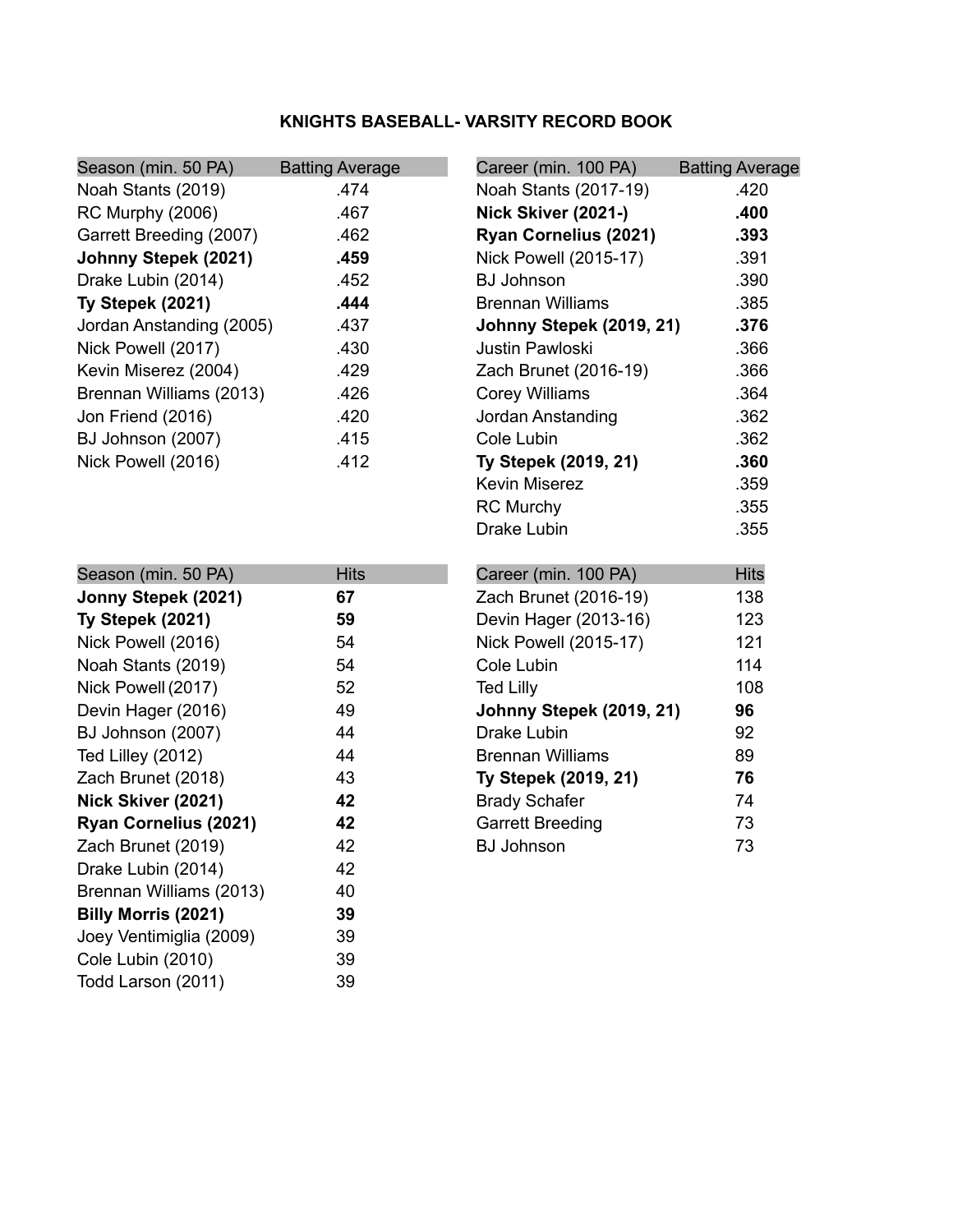| Season (min. 50 PA)        | <b>Runs</b> |
|----------------------------|-------------|
| Johnny Stepek (2021)       | 54          |
| Nick Powell (2017)         | 44          |
| Nick Powell (2016)         | 44          |
| Ty Stepek (2021)           | 42          |
| Drake Lubin (2014)         | 39          |
| Ryan Cornelius (2021)      | 35          |
| Zach Brunet (2018)         | 34          |
| Alex Klein (2021)          | 31          |
| Nick Skiver (2021)         | 31          |
| Cole Lubin (2012)          | 31          |
| Nick Sokol (2021)          | 30          |
| Justin Palowski (2015)     | 30          |
| Tommy Larson (2018)        | 29          |
| Noah Stants (2019)         | 29          |
|                            |             |
|                            |             |
| Season (min. 50 PA)        | <b>RBI</b>  |
| Johnny Stepek (2021)       | 49          |
| Ty Stepek (2021)           | 41          |
| <b>Billy Morris (2021)</b> | 37          |
| Brennan Williams (2013)    | 36          |
| RC Murphy (2006)           | 34          |
| Devin Hager (2016)         | 33          |
| Zach Brunet (2017)         | 30          |
| Nick Powell (2017)         | 30          |
| Nick Sokol (2021)          | 27          |
| Russ VanMaele (2008)       | 27          |
| Danny Tursell (2008)       | 26          |
| Zach Brunet (2019)         | 24          |
| Nick Skiver (2021)         | 21          |

| Career (min 100 PA)               | Runs |
|-----------------------------------|------|
| Nick Powell (2015-18)             | 106  |
| Drake Lubin                       | 94   |
| Zach Brunet (2016-19)             | 93   |
| <b>Ted Lilley</b>                 | 87   |
| Devin Hager (2013-16)             | 80   |
| Cole Lubin                        | 77   |
| <b>Johnny Stepek (2019, 2021)</b> | 69   |
| Joey Ventimiglia                  | 67   |
| Brennan Williams (2012-13)        | 57   |
| Hunter VanMaele                   | 53   |
| Ty Stepek (2019, 21)              | 48   |

| Career (min 100 PA)           | <b>RBI</b> |
|-------------------------------|------------|
| Brennan Williams (2011-13)    | 79         |
| Devin Hager (2013-16)         | 78         |
| Johnny Stepek (2019,21)       | 73         |
| Cole Lubin                    | 74         |
| Zach Brunet (2016-19)         | 72         |
| Nick Powell (2015-17)         | 61         |
| Danny Tursell                 | 57         |
| <b>Garrett Breeding</b>       | 55         |
| <b>RC Murphy</b>              | 52         |
| Hunter VanMaele               | 51         |
| Drake Lubin                   | 46         |
| Ty Stepek (2019, 21 - )       | 43         |
| <b>Billy Morris (2019,21)</b> | 42         |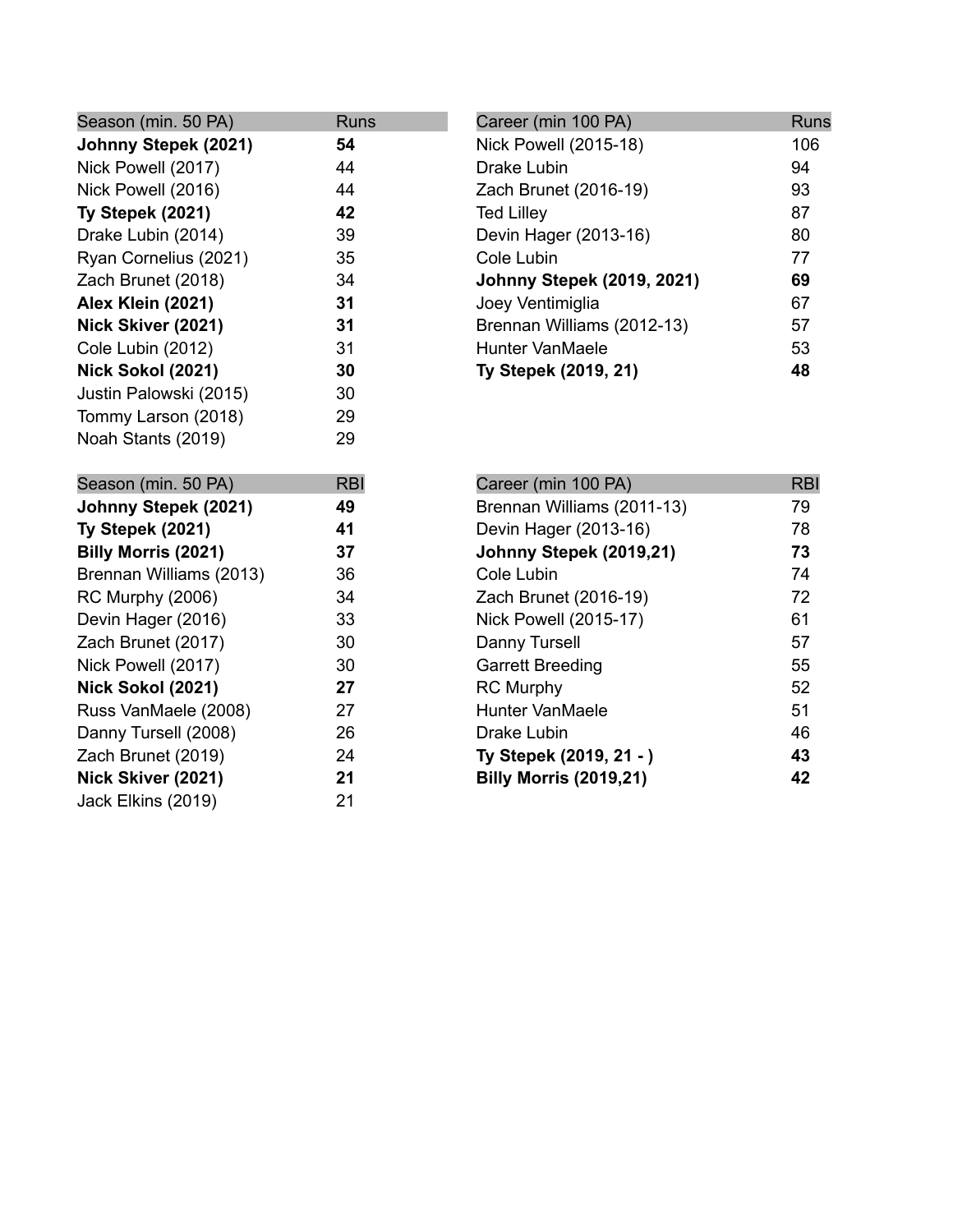| Season (min 50 PA)         | <b>Doubles</b> |
|----------------------------|----------------|
| Ty Stepek (2021)           | 16             |
| Cole Lubin (2010)          | 16             |
| Nick Powell (2017)         | 15             |
| Cole Lubin (2011)          | 15             |
| Zach Brunet (2018)         | 12             |
| Brennan Williams (2013)    | 12             |
| Johnny Stepek (2021)       | 11             |
| Zach Brunet (2019)         | 11             |
| Cole Lubin (2012)          | 11             |
| Joey Ventimiglia (2009)    | 11             |
| Scott Martin (2005)        | 10             |
| <b>RC Murphy (2006)</b>    | 10             |
| Russ VanMaele (2008)       | 10             |
| <b>Billy Morris (2021)</b> | 9              |
| Noah Stants (2019)         | 9              |
| Nick Powell (2016)         | 9              |
| Drake Lubin (2014)         | 9              |
| Season (min 50 PA)         | <b>Triples</b> |
| Noah Stants (2019)         | 6              |
| Nick Powell (2017)         | 5              |
| Kevin Miserez (2005)       | 5              |
| Johnny Stepek (2021)       | 4              |

**Johnny Stepek (2021) 4** Kevin Miserez (2004) 4 **Billy Morris (2021) 3** Nick Powell (2016) 3

| Career (min 100 PA)             | <b>Doubles</b> |
|---------------------------------|----------------|
| Cole Lubin (2010-12)            | 41             |
| Zach Brunet (2016-19)           | 29             |
| Nick Powell (2016-18)           | 25             |
| Brennan Williams (2012-14)      | 25             |
| Joey Ventimiglia                | 22             |
| Ty Stepek (2019, 21)            | 19             |
| <b>Garrett Breeding</b>         | 19             |
| <b>Johnny Stepek (2019, 21)</b> | 16             |
| Drake Lubin (2013-15)           | 15             |
| Brady Schafer (2011-13)         | 14             |
| Russ VanMaele (2006-08)         | 14             |
| Noah Stants (2017-19)           | 13             |
| Hunter VanMaele (2013-15)       | 13             |
| Devin Hager (2013-16)           | 13             |
| Scott Zychowski (2013-15)       | 13             |
|                                 |                |

| <b>Triples</b> |
|----------------|
|                |
|                |
| 8              |
| 8              |
| 5              |
| 4              |
| 3              |
| 3              |
|                |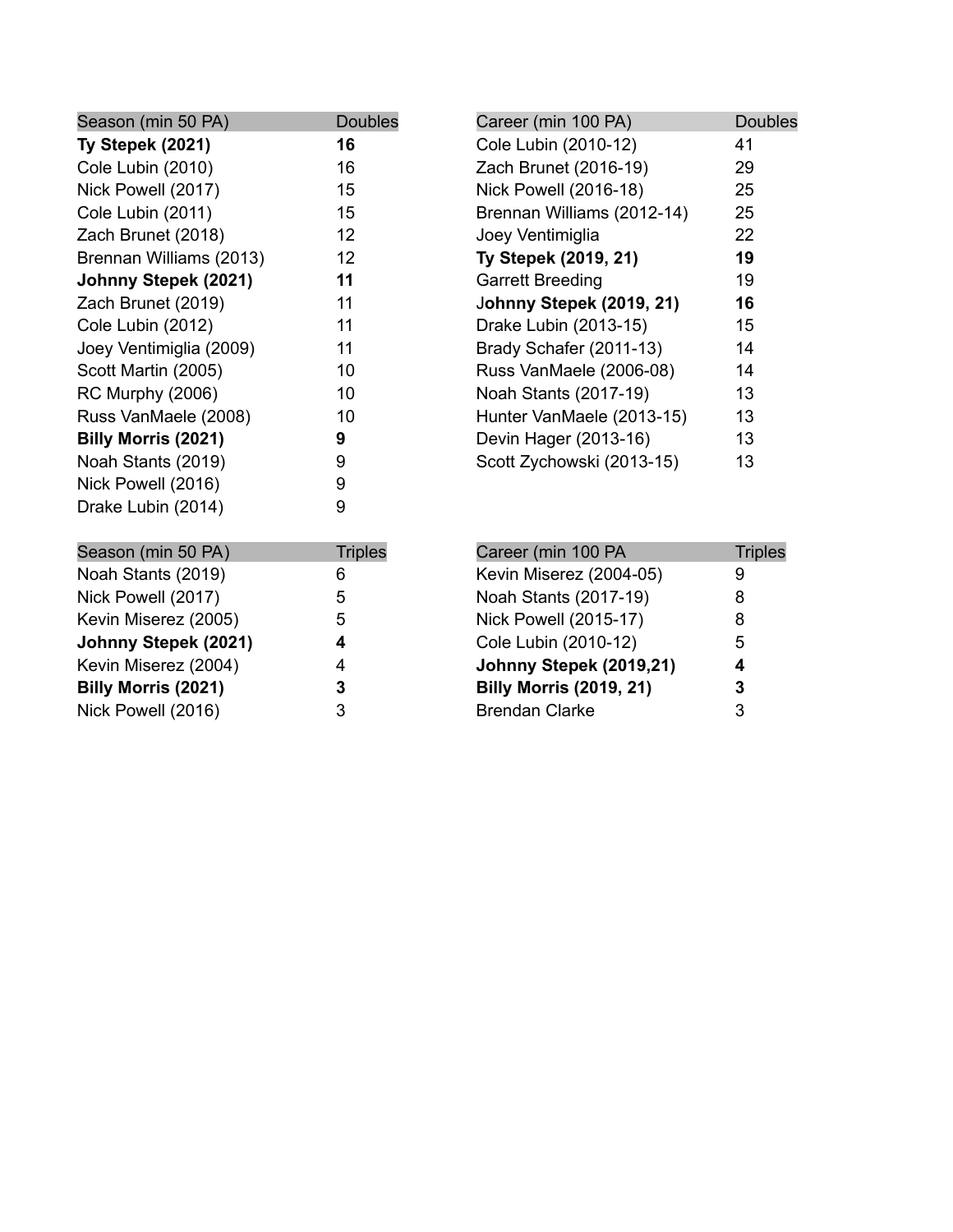| Season (min. 50 PA)     | <b>Home Runs</b> | Career (min. 100 PA)       | Home Runs |
|-------------------------|------------------|----------------------------|-----------|
| Johnny Stepek (2021)    |                  | <b>Kevin Miserez</b>       |           |
| Ty Stepek (2021)        | 5                | Zach Brunet (2016-19)      |           |
| Zach Brunet (2019)      | 5                | Brennan Williams (2012-14) |           |
| Brennan Williams (2014) | 5                | Ty Stepek (2019, 21)       | 5         |
| Kevin Miserez (2004)    | 5                | Johnny Stepek (2019, 21)   | 5         |
| Russ VanMaele (2008)    | 4                | <b>Troy Morris</b>         | 5         |
| RC Murphy (2006)        | 4                | Carter Farr (2016-17)      |           |
| Kevin Miserez (2005)    |                  | Cole Lubin (2010-12)       |           |
| Troy Morris (2005)      |                  | <b>RC Murphy</b>           |           |
| Dane Sayor (2009)       | 3                | Dane Sayor                 |           |
| Joey Ventimiglia (2009) | 3                | Joey Ventimigila           |           |
|                         |                  | <b>Garrett Breeding</b>    |           |

| Season (min. 50 PA)        | <b>Base on Balls</b> | Career (min. 100 PA)       | <b>Base On Balls</b> |
|----------------------------|----------------------|----------------------------|----------------------|
| Nick Sokol (2021)          | 32                   | Drake Lubin                | 70                   |
| Nick Powell (2016)         | 26                   | Zach Brunet (2016-19)      | 54                   |
| Drake Lubin (2015)         | 26                   | Nick Powell (2015-17)      | 53                   |
| Andrew Simon (2015)        | 26                   | <b>Ted Lilly</b>           | 48                   |
| Noah Stants (2019)         | 23                   | Cole Lubin (2010-12)       | 46                   |
| Drake Lubin (2014)         | 23                   | Devin Hager (2013-16)      | 43                   |
| <b>Billy Morris (2021)</b> | 22                   | <b>Brady Schafer</b>       | 41                   |
| Ty Stepek (2021)           | 22                   | Tommy Larson (2017-18)     | 34                   |
| Zach Brunet (2018)         | 21                   | <b>Brendan Clarke</b>      | 34                   |
| Brendan Clarke (2007)      | 21                   | Brennan Williams (2012-14) | 34                   |
| Alex Klein (2021)          | 20                   | Scott Zychowski            | 34                   |
| Scott Zychowski (2015)     | 19                   | Nick Sokol (2021)          | 32                   |
| Corey Williams (2013)      | 19                   |                            |                      |
| Adam Baker (2009)          | 19                   |                            |                      |
| Johnny Stepek (2021)       | 18                   |                            |                      |
| Zach Brunet (2018)         | 18                   |                            |                      |
| Brennan Williams (2013)    | 18                   |                            |                      |
| Cole Lubin (2010)          | 18                   |                            |                      |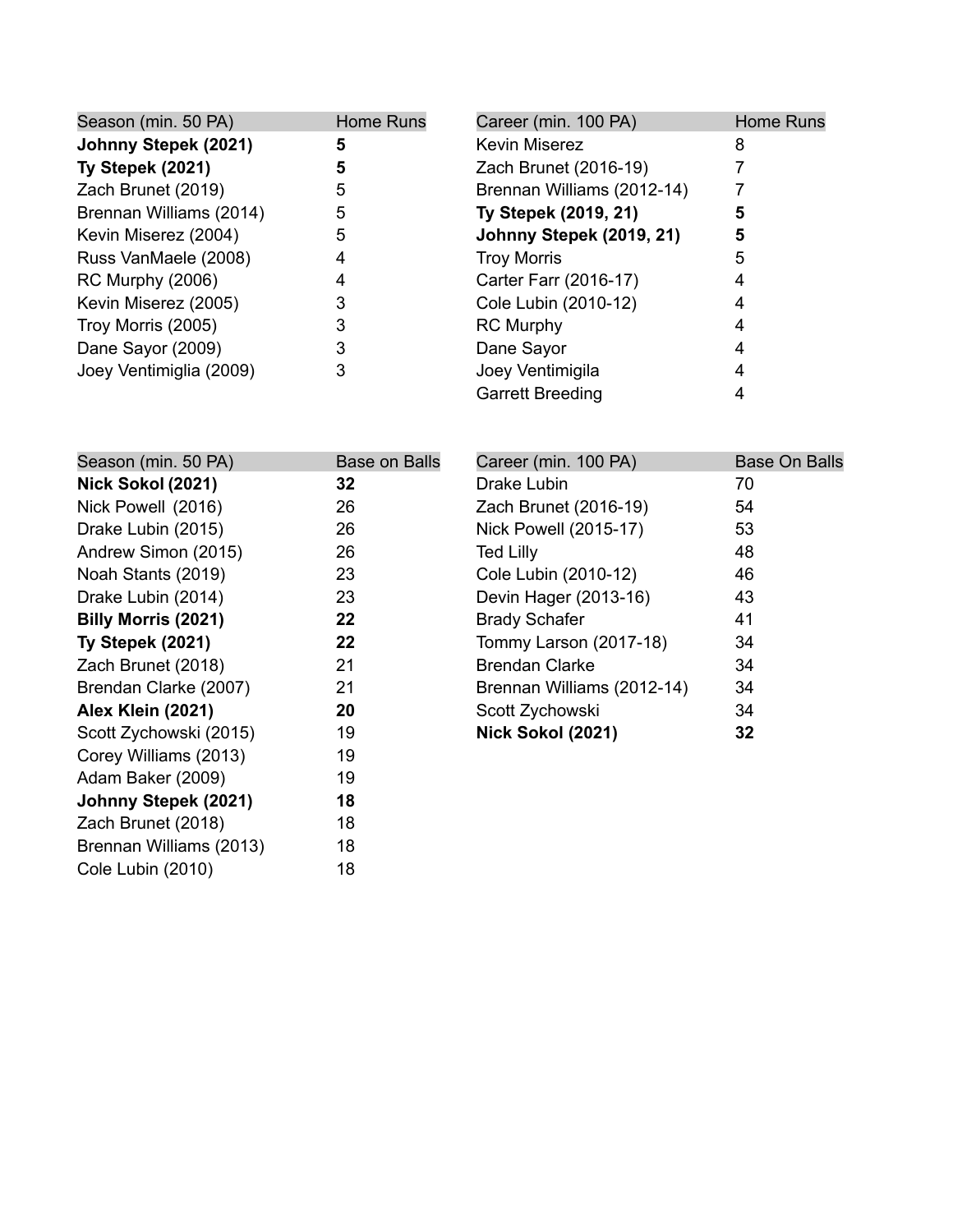| <b>Stolen Bases</b> | Career (min. 100 PA)         | <b>Stolen Bases</b> |
|---------------------|------------------------------|---------------------|
| 39                  | Nick Powell (2015-17)        | 84                  |
| 38                  | <b>Ted Lilley</b>            | 71                  |
| 32                  | Zach Brunet (2016-19)        | 68                  |
| 28                  | Drake Lubin                  | 43                  |
| 26                  | Devin Hager (2013-16)        | 41                  |
| 26                  | John Parvin                  | 36                  |
| 25                  | <b>BJ Johnson</b>            | 30                  |
| 23                  | Tommy Larson (2017-18)       | 29                  |
| 23                  | Ty Stepek (2019, 21)         | 27                  |
| 22                  | Johnny Stepek (2019, 21)     | 26                  |
| 17                  | <b>Ryan Cornelius (2021)</b> | 26                  |
| 17                  | Bryan Malak (2018-19)        | 26                  |
| 17                  | <b>Matt Janes</b>            | 25                  |
| 17                  |                              |                     |
| 16                  |                              |                     |
|                     |                              |                     |

| Season (min. 50 PA)      | On Base % | Career (min. 100 PA)   | On Base % |
|--------------------------|-----------|------------------------|-----------|
| Noah Stants (2019)       | .570      | Ty Stepek (2019, 21,-) | .514      |
| RC Murphy (2006)         | .570      | Noah Stants (2018-19)  | .510      |
| Drake Lubin (2014)       | .558      | Drake Lubin            | .504      |
| Jon Friend (2016)        | .538      | Nick Powell (2015-17)  | .491      |
| Ty Stepek (2021)         | .537      | Andrew Simon           | .489      |
| Andrew Simon (2015)      | .531      | Nick Sokol (2021)      | .487      |
| Nick Powell (2016)       | .528      | Tommy Larson (2017-18) | .487      |
| Brennan Williams (2013)  | .525      | Ryan Cornelius (2021)  | .484      |
| Johnny Stepek (2021)     | .524      | <b>Corey Williams</b>  | .482      |
| Nick Powell (2017)       | .521      | Jordan Anstandig       | .481      |
| John Parvin (2006)       | .517      | Nick Skiver (2021-)    | .476      |
| Jordan Anstanding (2015) | .512      | Cole Lubin             | .475      |
| Tommy Larson (2018)      | .508      | <b>Brendan Clarke</b>  | .474      |
|                          |           | Scott Zychowski        | .474      |
|                          |           | <b>RC Murphy</b>       | .473      |
|                          |           |                        |           |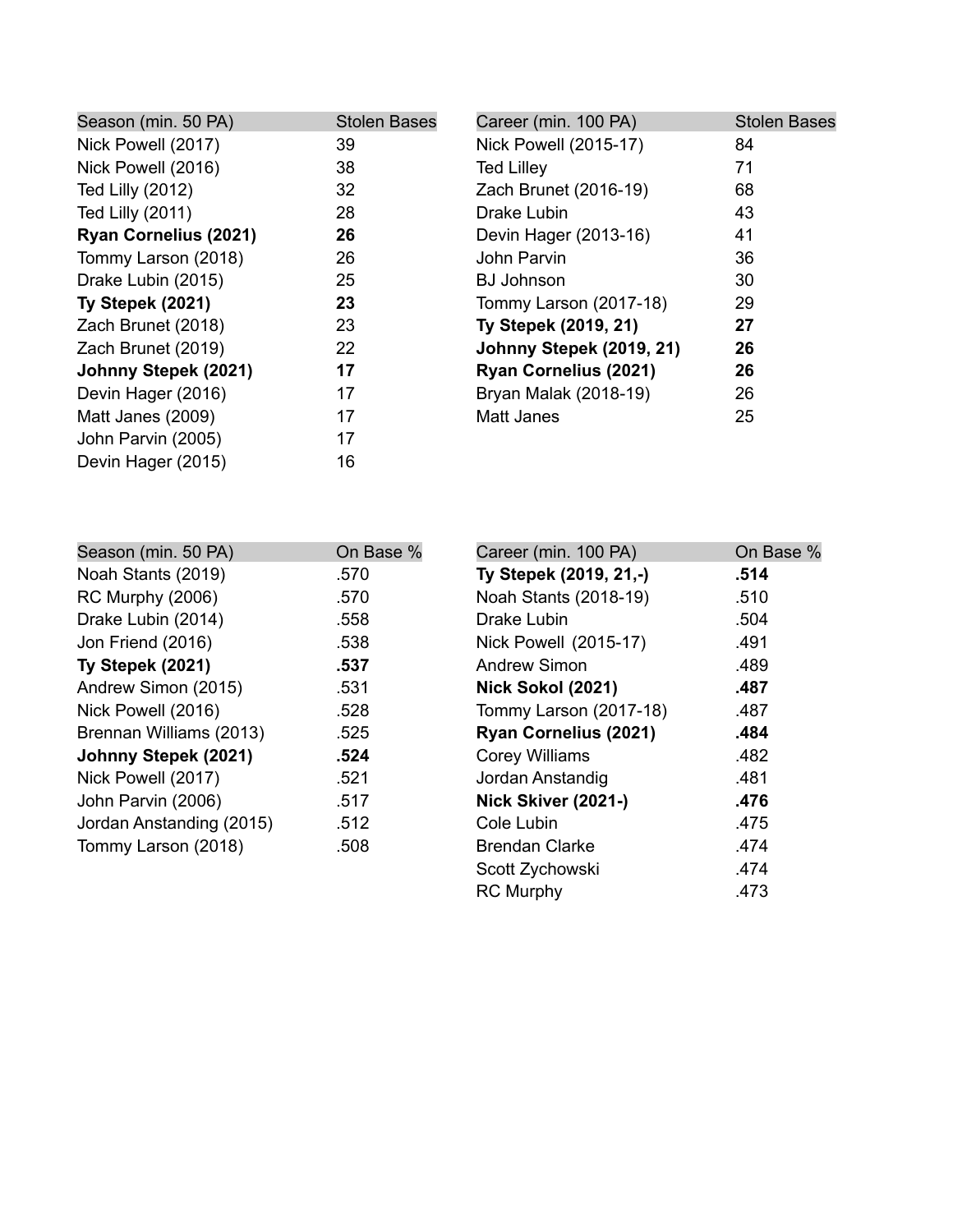| Season (min. 50 PA)     | Slugging % | Career (min. 100 PA)     | Slugging % |
|-------------------------|------------|--------------------------|------------|
| Kevin Miserez (2004)    | .825       | <b>Kevin Miserez</b>     | .686       |
| RC Murphy (2006)        | .760       | Noah Stants (2018-19)    | .645       |
| Johnny Stepek (2021)    | .692       | Ty Stepek (2019,2021-)   | .606       |
| Nick Powell (2017)      | .686       | <b>Brennan Williams</b>  | .602       |
| Noah Stants (2019)      | .684       | Cole Lubin               | .560       |
| Brennan Williams (2014) | .678       | Nick Powell (2015-17)    | .542       |
| Ty Stepek (2021)        | .677       | Johnny Stepek (2019, 21) | .529       |
| Brennan Williams (2013) | .660       | <b>RC Murphy</b>         | .515       |
| Russ VanMaele ((2008)   | .638       | <b>Russ VanMaele</b>     | .512       |
| Kevin Miserez (2005)    | .591       | <b>Corey Williams</b>    | .494       |
| Cole Lubin (2011)       | .582       | <b>Garrett Breeding</b>  | .493       |
| Jon Friend (2016)       | .578       | <b>Brendan Clarke</b>    | .474       |

| Season (min. 50 PA)      |    |
|--------------------------|----|
| Johnny Stepek (2021)     | 99 |
| Nick Powell (2016)       | 96 |
| Noah Stants (2019)       | 92 |
| Ty Stepek (2021)         | 91 |
| Devin Hager (2016)       | 88 |
| Nick Powell (2017)       | 84 |
| <b>Nick Sokol (2021)</b> | 83 |
| Billy Morris (2021)      | 80 |
| Zach Brunet (2019)       | 79 |
| Zach Brunet (2018)       | 77 |
| Zach Brunet (2017)       | 71 |
| Dale Barnhart (2018)     | 69 |
| Tommy Larson (2018)      | 69 |
|                          |    |

| Career (min. 100 PA)            | QAB |
|---------------------------------|-----|
| Zach Brunet (2016-19)           | 238 |
| <b>Nick Powell (2015-17)</b>    | 195 |
| Devin Hager (2013-16)           | 194 |
| <b>Johnny Stepek (2019, 21)</b> | 161 |

| Season (min. 50 PA)    | <b>HB</b> |
|------------------------|-----------|
| Alex Klein (2021)      | 13        |
| Cooper VanMaele (2016) | 10        |
| Ty Stepek (2021)       | 7         |
| Tommy Larson (2018)    | 7         |
| Cooper VanMaele (2017) | 7         |
| Devin Hager (2016)     | 7         |
| lan Szakacs (2019)     | 6         |
| Nick Powell (2016)     | 6         |
| Jake Frelich (2016)    | 6         |

| Career (min. 100 PA)         | <b>HBP</b> |
|------------------------------|------------|
| Alex Klein (2019, 21)        | 18         |
| Cooper VanMaele (2016-17)    | 17         |
| Devin Hager (2013-16)        | 15         |
| <b>Nick Powell (2015-17)</b> | 13         |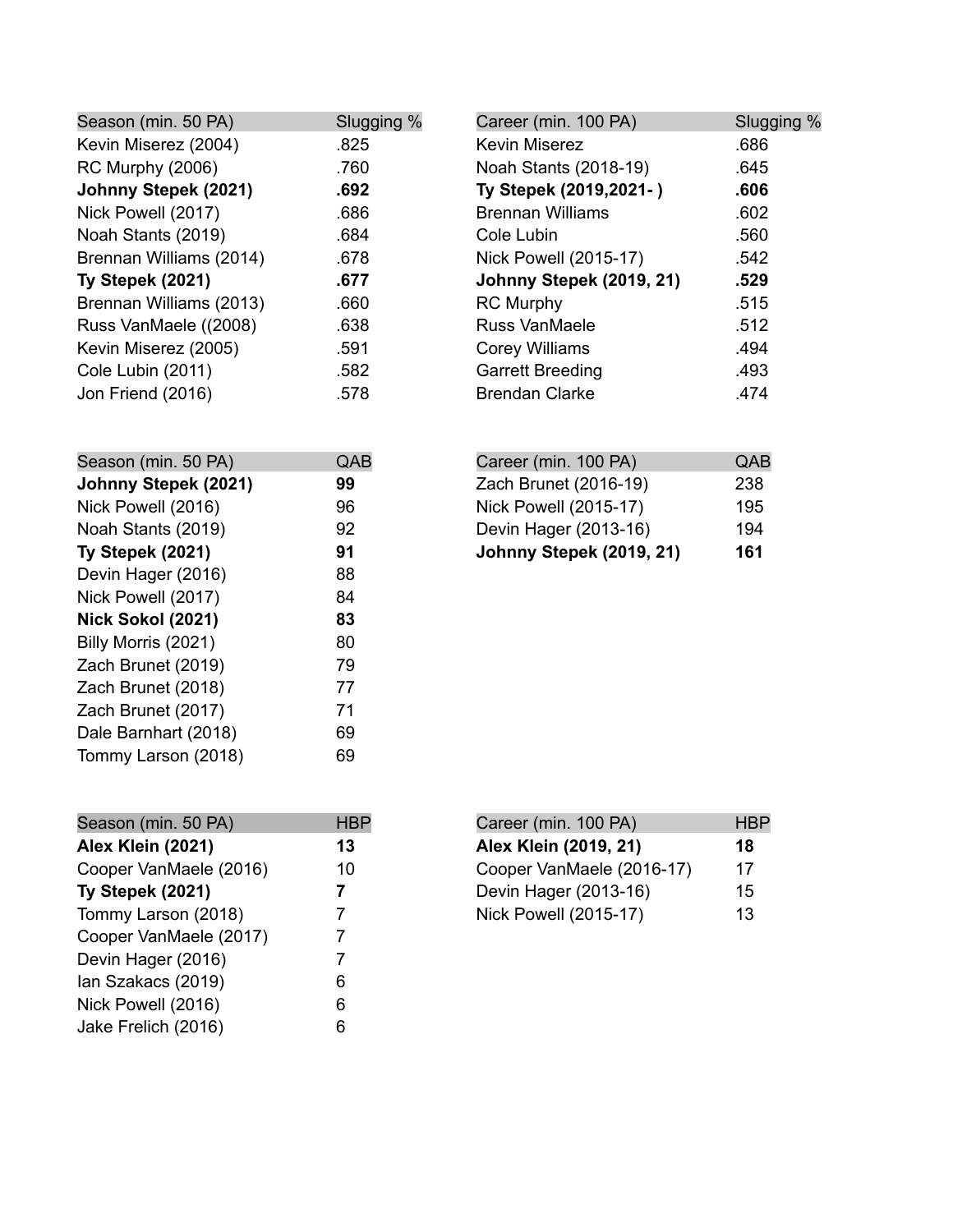### **Individual Pitching Statistics**

| Season (min. 24 IP)     | <b>Wins</b> | Career (min. 40 IP)      | <b>Wins</b> |
|-------------------------|-------------|--------------------------|-------------|
| Robbie Whelan (2021)    | 9           | Zack Northcott (2016-18) | 13          |
| Drake Lubin (2015)      | 8           | Dale Barnhart (2017-18)  | 10          |
| Dale Barnhart (2018)    |             | Devin Hager (2013-16)    | 10          |
| Zack Northcott (2017)   |             | Drake Lubin              | 10          |
| Jack Elkins (2019)      | 6           | Robbie Whelan (2021-)    | 9           |
| Keegan Beckstrom (2019) | 6           | Jack Elkins (2018-19)    | 8           |
| Andy Tinkey (2008)      | 6           | Andy Tinkey (2007-09)    | 8           |
| Danny Tursell (2009)    | 6           | Danny Tursell            | 8           |
| Chris Skalski (2006)    | 6           | Chris Skalski            | 8           |
| <b>Jake Winn (2021)</b> | 5           | Jake Haver (2017-18)     |             |
| Jake Haver (2018)       | 5           | <b>Brett Davis</b>       |             |
| Devin Hager (2016)      | 5           | Hayden Mesh (2019, 21)   | 6           |
| Zack Northcott (2016)   | 5           |                          |             |
| Jack Powell (2016)      | 5           |                          |             |

| Season (min. 24 IP)     | Innings Pitched | Career (min. 40 IP)      | <b>Innings Pitched</b> |
|-------------------------|-----------------|--------------------------|------------------------|
| Dale Barnhart (2018)    | 73.2            | Zack Northcott (2016-18) | 151.1                  |
| Andy Tinkey (2008)      | 61              | Andy Tinkey (2007-09)    | 141                    |
| Jack Elkins (2019)      | 59.1            | Chris Skalski            | 113.1                  |
| Zack Northcott (2017)   | 59.1            | Dale Barnhart (2017-18)  | 105.2                  |
| Danny Tursell (2009)    | 57              | Jack Elkins (2018-19)    | 92.3                   |
| Cole Lubin (2012)       | 55              | Danny Tursell            | 87.2                   |
| Chris Skalski (2006)    | 54.2            | <b>Hunter VanMaele</b>   | 82.3                   |
| Hunter VanMaele (2013)  | 54.1            | Jake Haver               | 82.1                   |
| Zack Northcott (2016)   | 53.2            | Evan Kohler              | 82                     |
| Drake Lubin (2015)      | 48.1            | Cole Lubin               | 79.2                   |
| Hayden Mesh (2021)      | 48              |                          |                        |
| Devin Hager (2016)      | 46.2            |                          |                        |
| <b>Jake Winn (2021)</b> | 46.2            |                          |                        |
| Robbie Whelan (2021)    | 44              |                          |                        |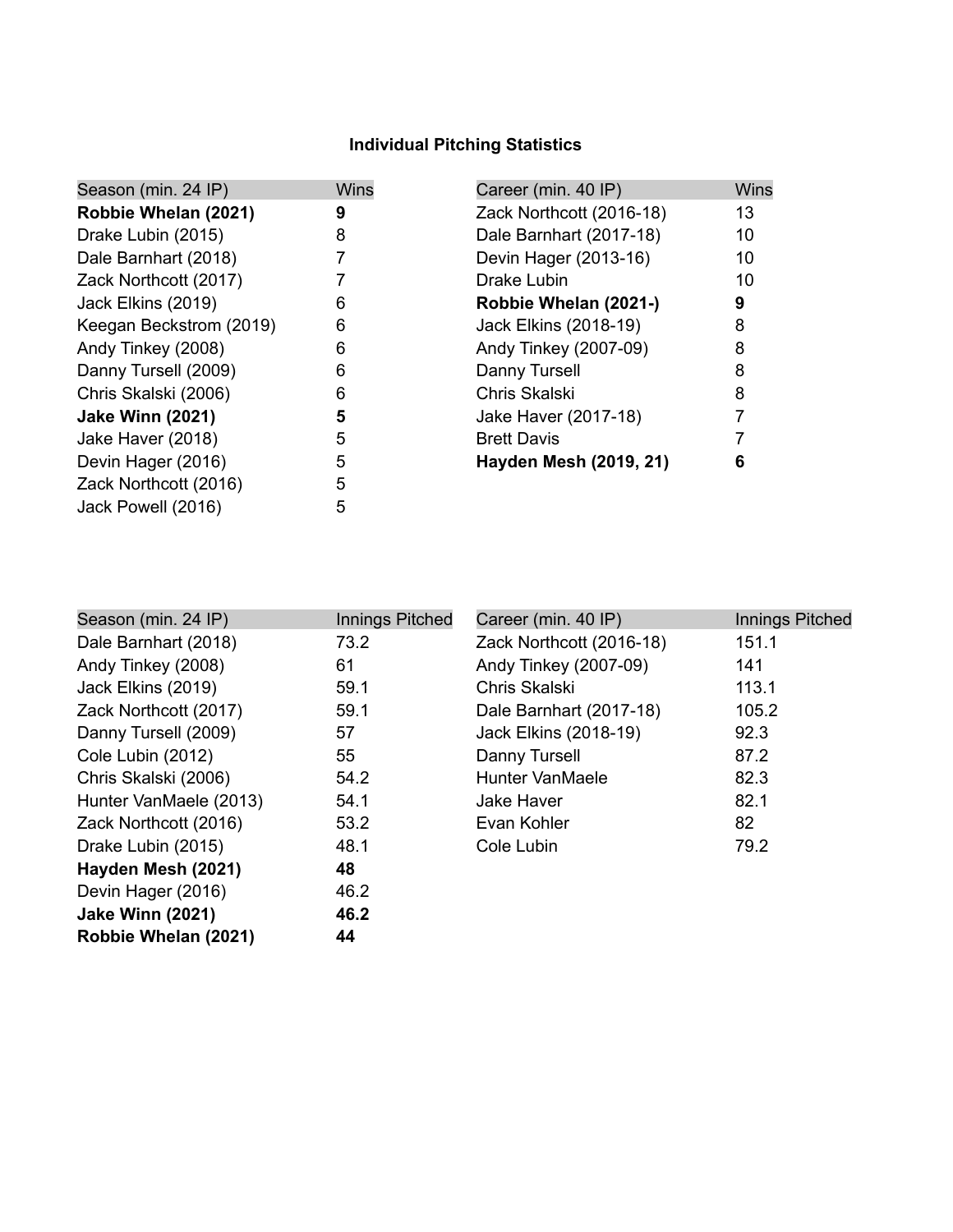| Season (min. 24 IP)    | <b>Saves</b> | Career (min. 40 IP)   | Saves |
|------------------------|--------------|-----------------------|-------|
| Brady Schafer (2013)   | 8            | Noah Stants (2018-19) | 8     |
| Noah Stants (2019)     | 5            | <b>Brady Schafer</b>  | 8     |
| Robbie Whelan (2021)   | 3            | Devin Hager (2013-16) | 5     |
| Jonah Farabi (2021)    |              | Robbie Whelan (2021-) | 3     |
| Noah Stants (2018)     |              | Jonah Farabi (2021-)  | 3     |
| Ethan Riley (2008)     |              | Scott Zychowski       | 3     |
| Scott Zychowski (2015) | 3            | <b>Ethan Riley</b>    | 3     |
|                        |              | <b>Nick Sivyer</b>    | 3     |

| Season (min. 24 IP)   | <b>Strikeouts</b> |
|-----------------------|-------------------|
| Andy Tinkey (2008)    | 81                |
| Dale Barnhart (2018)  | 75                |
| Danny Tursell (2009)  | 71                |
| Chris Skalski (2006)  | 66                |
| Hayden Mesh (2021)    | 62                |
| Andy Tinkey (2007)    | 57                |
| Zach Brunet (2019)    | 55                |
| Jack Elkins (2019)    | 54                |
| Zack Northcott (2017) | 50                |
| Drake Lubin (2015)    | 50                |
| Ryan Snyder (2014)    | 48                |
| Jake Haver (2018)     | 44                |
| Andy Tinkey (2009)    | 44                |
| Zach Gilbert (2015)   | 39                |

| Career (min. 40 IP)      | <b>Strikeouts</b> |
|--------------------------|-------------------|
| Andy Tinkey (2006-09)    | 186               |
| Zack Northcott (2016-18) | 118               |
| Chris Skalski            | 109               |
| Cole Lubin               | 100               |
| Danny Tursell            | 96                |
| Hayden Mesh (2019, 21)   | 87                |
| <b>Kevin Carson</b>      | 83                |
| Jack Elkins (2018-19)    | 81                |
| Dale Barnhart (2017-18)  | 79                |
| Jake Haver (2017-18)     | 75                |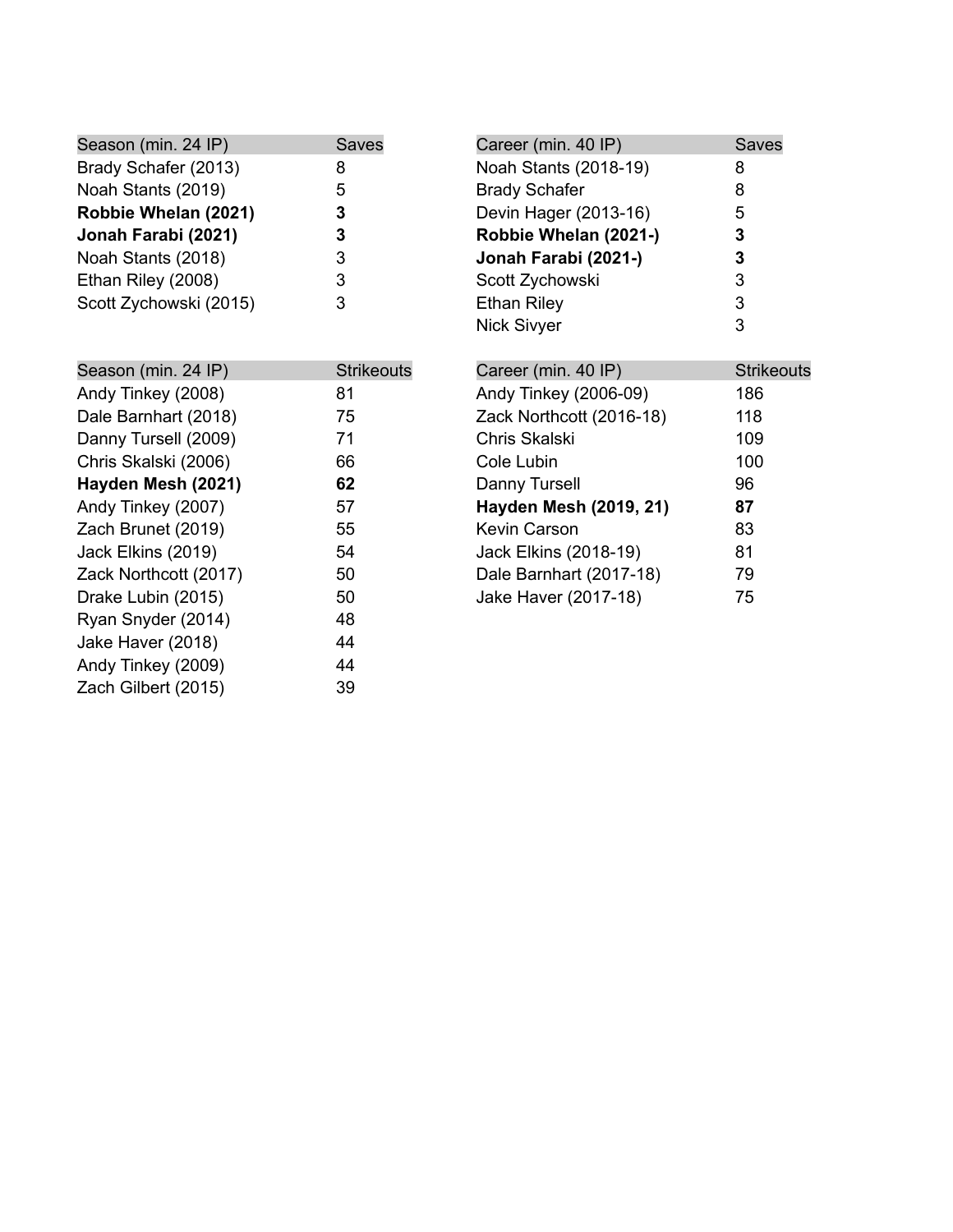| Season (min. 24 IP)     | <b>ERA</b> | Career        |
|-------------------------|------------|---------------|
| Dale Barnhart (2018)    | 0.86       | Dale B        |
| Jake Haver (2018)       | 1.04       | Drake         |
| Drake Lubin (2015)      | 1.13       | Devin I       |
| Zack Gilbert (2015)     | 1.18       | Jake H        |
| Devin Hager (2016)      | 1.35       | <b>Robbio</b> |
| Jack Elkins (2019)      | 1.54       | Zach G        |
| Nick Sivyer (2009)      | 1.73       | Hunter        |
| Danny Tursell (2009)    | 1.84       | Zack N        |
| Dale Barnhart (2017)    | 1.97       | Danny         |
| Zach Brunet (2019)      | 1.98       | Jack P        |
| Robbie Whelan (2021)    | 2.06       | Chris S       |
| Blake Randall (2015)    | 2.07       |               |
| Keegan Beckstrom (2019) | 2.17       |               |
|                         |            |               |

| Career (min. 40 IP)      | <b>ERA</b> |
|--------------------------|------------|
| Dale Barnhart (2017-19)  | 1.19       |
| Drake Lubin (2013-15)    | 1.46       |
| Devin Hager (2016-16)    | 1.78       |
| Jake Haver (2017-18)     | 1.96       |
| Robbie Whelan (2021-)    | 2.06       |
| Zach Gilbert (2013-15)   | 2.07       |
| Hunter VanMaele          | 2.32       |
| Zack Northcott (2016-18) | 2.35       |
| Danny Tursell            | 2.59       |
| Jack Powell (2016-17)    | 2.85       |
| Chris Skalski            | 2.96       |

L.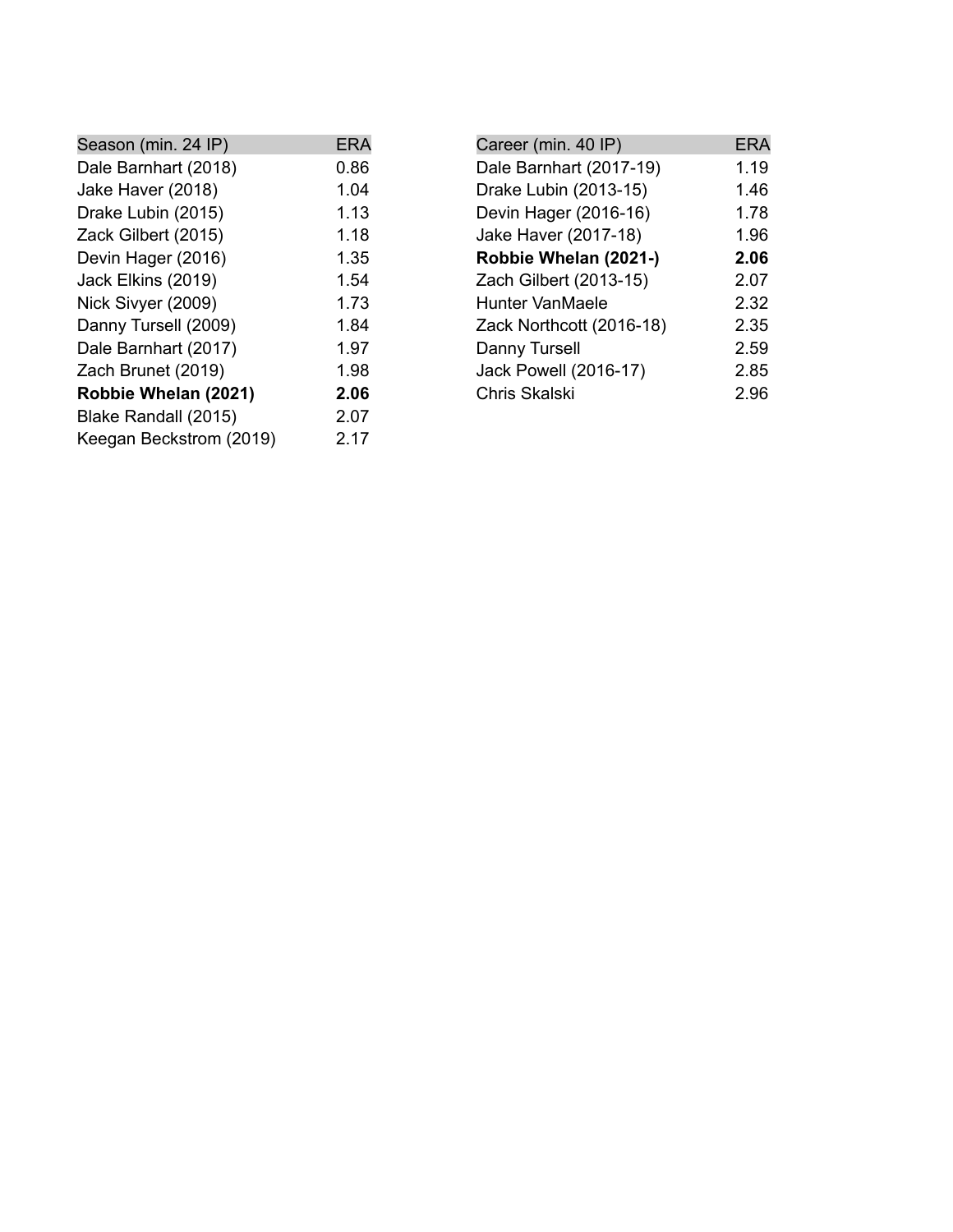#### **Team Hitting Statistics**

| Season | Wins |        |                        |
|--------|------|--------|------------------------|
| 2021   | 26   | Season | <b>Batting Average</b> |
| 2012   | 25   | 2021   | .344                   |
| 2019   | 24   | 2014   | .333                   |
| 2018   | 24   | 2017   | .325                   |
| 2017   | 24   | 2015   | .322                   |
| 2015   | 23   | 2012   | .321                   |
| 2016   | 22   | 2006   | .308                   |
| 2013   | 22   | 2007   | .303                   |
| 2009   | 20   | 2018   | .295                   |
| 2014   | 16   | 2019   | .294                   |
| 2007   | 13   | 2016   | .291                   |
| 2005   | 13   |        |                        |
|        |      |        |                        |
| Season | OB%  | Season | <b>Runs</b>            |
| 2021   | .456 | 2021   | 318                    |
| 2015   | .434 | 2016   | 230                    |
| 2014   | .434 | 2018   | 228                    |
| 2006   | .419 | 2017   | 228                    |
| 2012   | .417 | 2015   | 217                    |
| 2013   | .405 | 2019   | 207                    |
| 2017   | .400 | 2009   | 203                    |
| 2016   | .393 | 2014   | 199                    |
| 2019   | .381 | 2012   | 199                    |
|        |      |        |                        |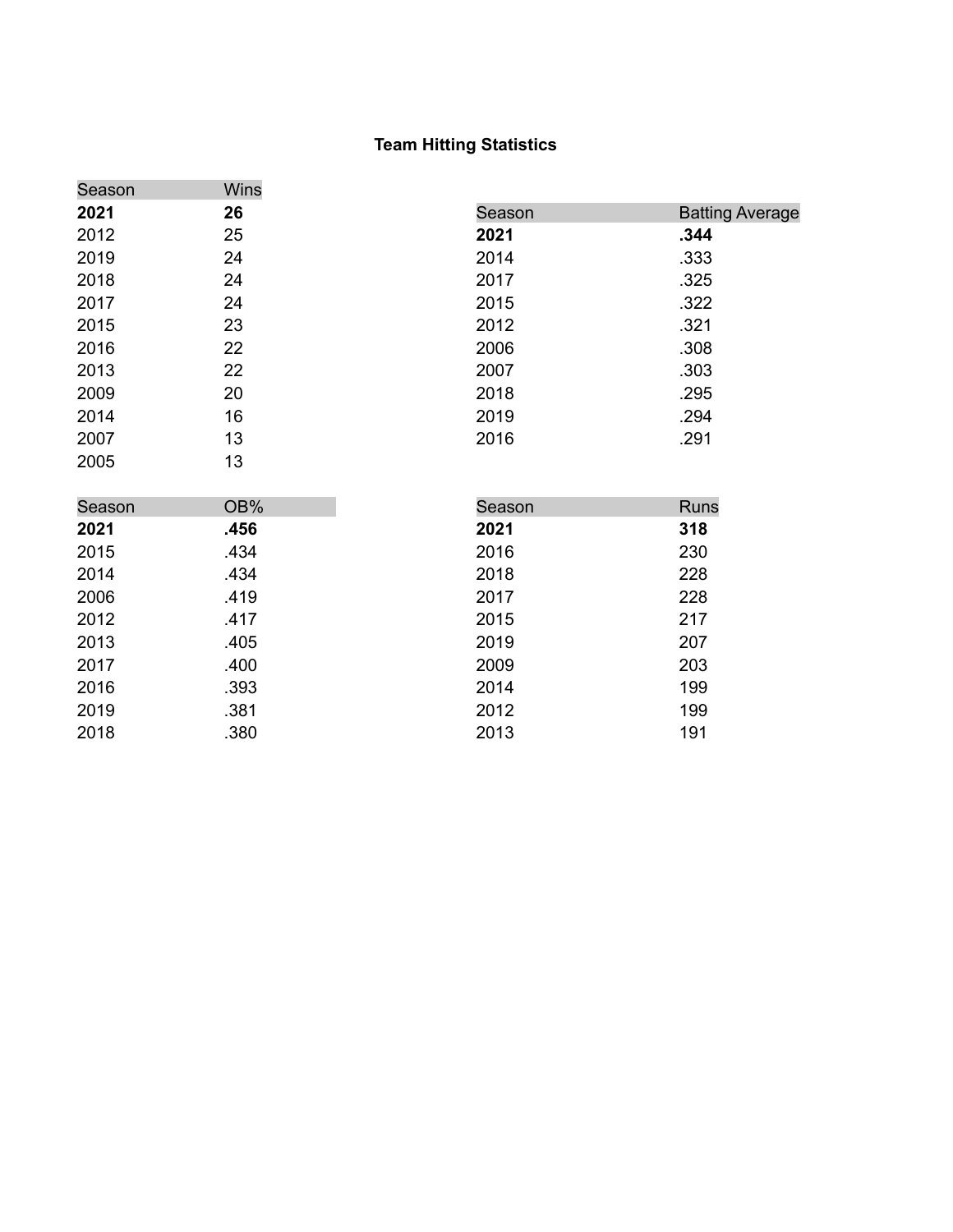| Season | <b>RBI</b> | Season | Slugging % |
|--------|------------|--------|------------|
| 2021   | 260        | 2021   | .458       |
| 2017   | 199        | 2017   | .423       |
| 2016   | 190        | 2014   | .421       |
| 2018   | 181        | 2006   | .417       |
| 2015   | 179        | 2005   | .407       |
| 2009   | 168        | 2008   | .405       |
| 2019   | 164        | 2012   | .386       |
| 2014   | 164        | 2009   | .383       |
| 2013   | 164        | 2015   | .381       |
| 2006   | 154        | 2018   | .371       |
| 2007   | 143        |        |            |

| Season | <b>Hits</b> | Season | <b>Home Runs</b> |
|--------|-------------|--------|------------------|
| 2021   | 402         | 2008   | 15               |
| 2018   | 339         | 2021   | 14               |
| 2017   | 332         | 2005   | 14               |
| 2016   | 324         | 2017   | 11               |
| 2019   | 322         | 2006   | 10               |
| 2012   | 286         | 2008   | 9                |
| 2014   | 268         | 2019   | 7                |
| 2007   | 262         | 2004   | 7                |
| 2011   | 251         | 2018   | 6                |
| 2008   | 251         | 2014   | 6                |
| 2009   | 244         | 2011   | 6                |
|        |             | 2016   | 5                |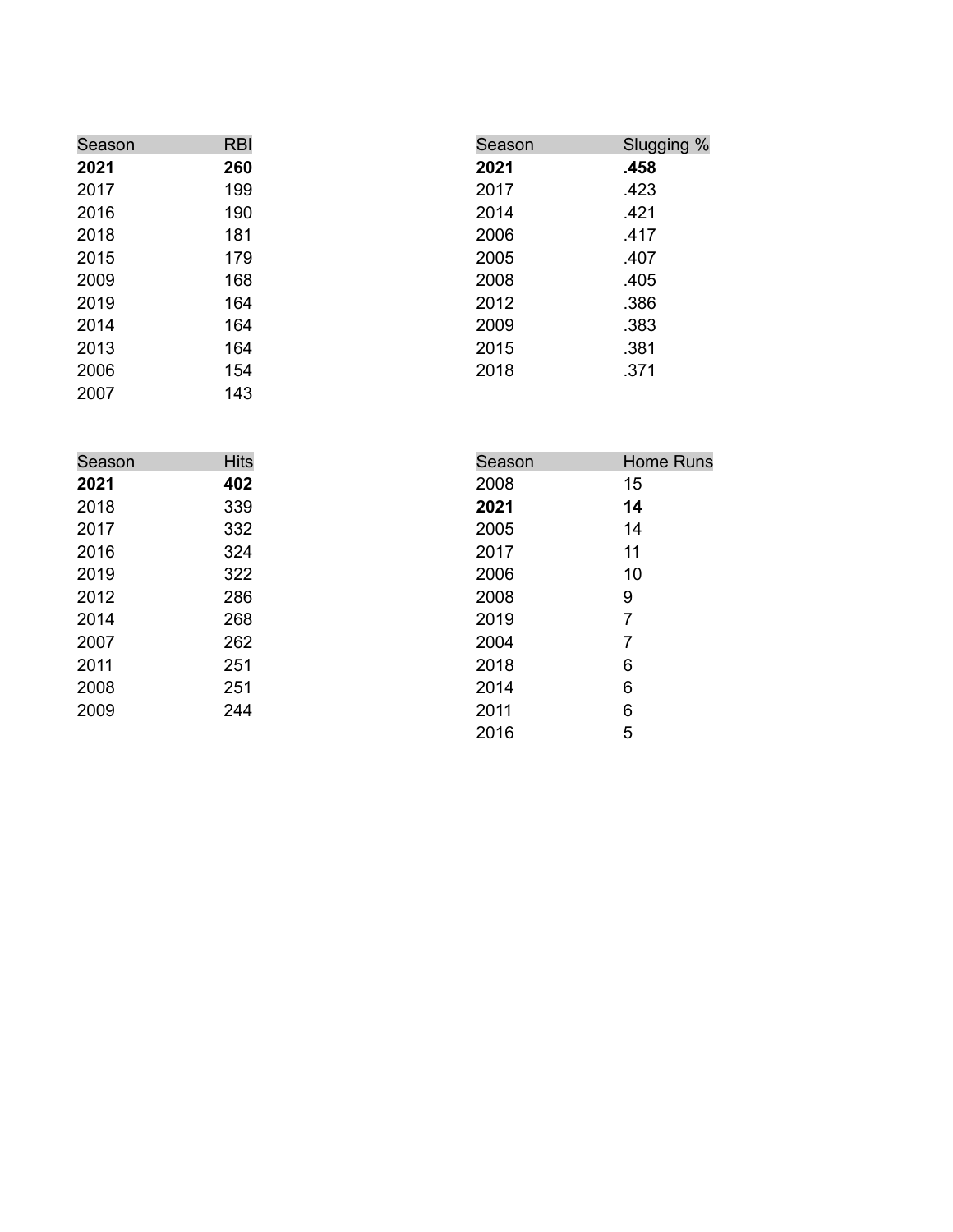| Season | <b>Triples</b> | Season | <b>Walks</b> |
|--------|----------------|--------|--------------|
| 2021   | 13             | 2021   | 201          |
| 2019   | 10             | 2013   | 156          |
| 2017   | 8              | 2015   | 150          |
| 2018   | 7              | 2016   | 139          |
| 2005   | 7              | 2018   | 133          |
| 2016   | 6              | 2009   | 133          |
| 2007   | 6              | 2014   | 129          |
| 2011   | 5              | 2019   | 127          |
| 2009   | 5              | 2006   | 125          |
| 2004   | 5              | 2012   | 109          |
| 2015   | 4              | 2017   | 104          |
| 2014   | 4              |        |              |
| 2012   | 4              |        |              |

0 0 8

| Season | <b>Doubles</b> | Season | Fielding % |
|--------|----------------|--------|------------|
| 2021   | 65             | 2015   | .954       |
| 2008   | 58             | 2014   | .937       |
| 2018   | 56             | 2012   | .937       |
| 2010   | 54             | 2009   | .934       |
| 2019   | 51             | 2017   | .929       |
| 2017   | 51             | 2013   | .924       |
| 2013   | 50             | 2007   | .924       |
| 2012   | 47             | 2006   | .923       |
| 2014   | 45             | 2019   | .922       |
| 2005   | 45             | 2021   | .915       |
| 2009   | 44             | 2018   | .913       |
| 2007   | 44             |        |            |
| 2016   | 43             |        |            |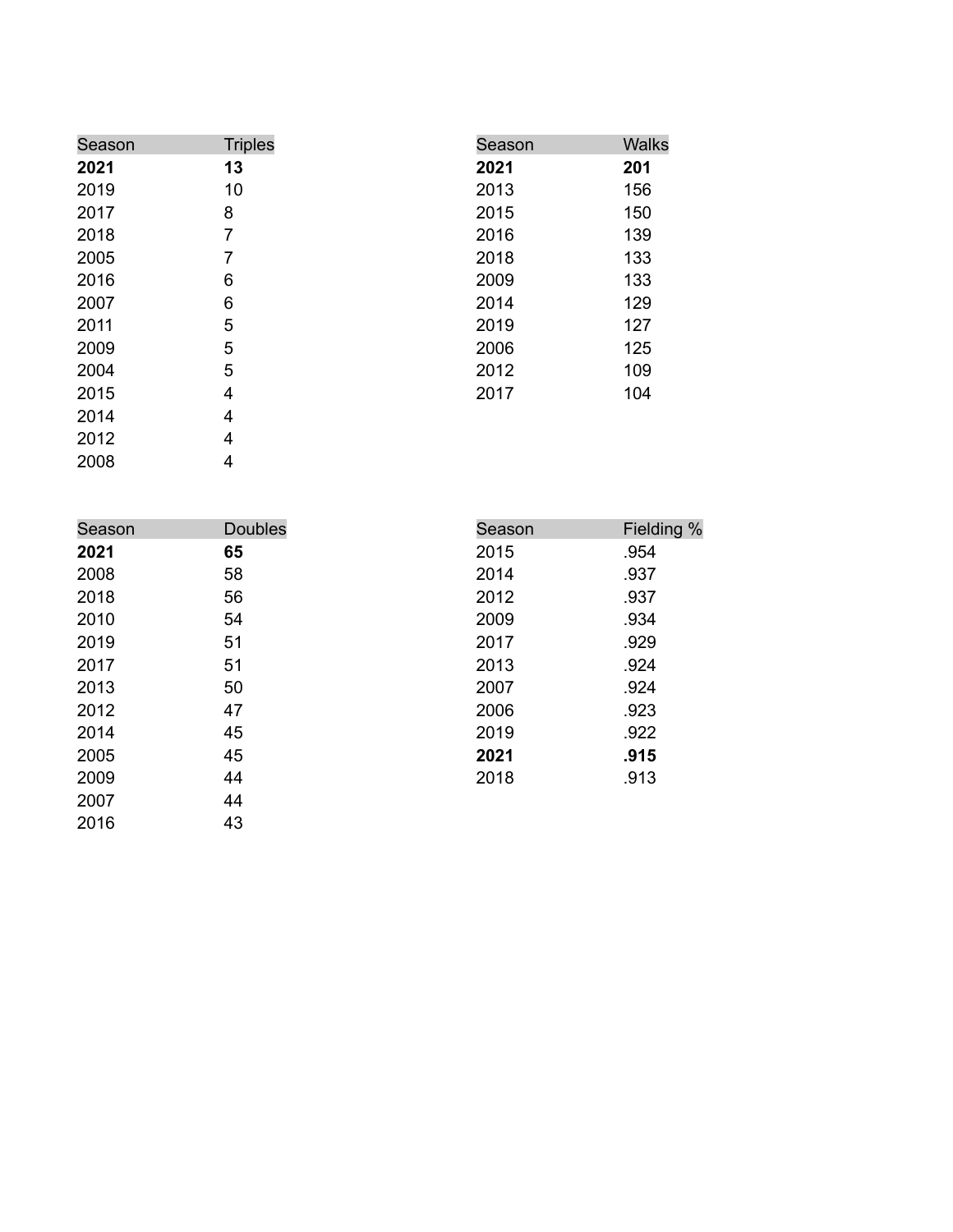| Season | <b>Fewest Strikeouts</b> |
|--------|--------------------------|
| 2014   | 113                      |
| 2015   | 122                      |
| 2013   | 126                      |
| 2006   | 130                      |
| 2012   | 141                      |
| 2016   | 145                      |
| 2017   | 151                      |
| 2011   | 151                      |
| 2010   | 153                      |

| Season | <b>Stolen Bases</b> |
|--------|---------------------|
| 2013   | 156                 |
| 2015   | 150                 |
| 2016   | 139                 |
| 2009   | 133                 |
| 2014   | 129                 |
| 2006   | 125                 |
| 2018   | 123                 |
| 2021   | 120                 |
| 2012   | 109                 |
| 2017   | 104                 |
| 2019   | 100                 |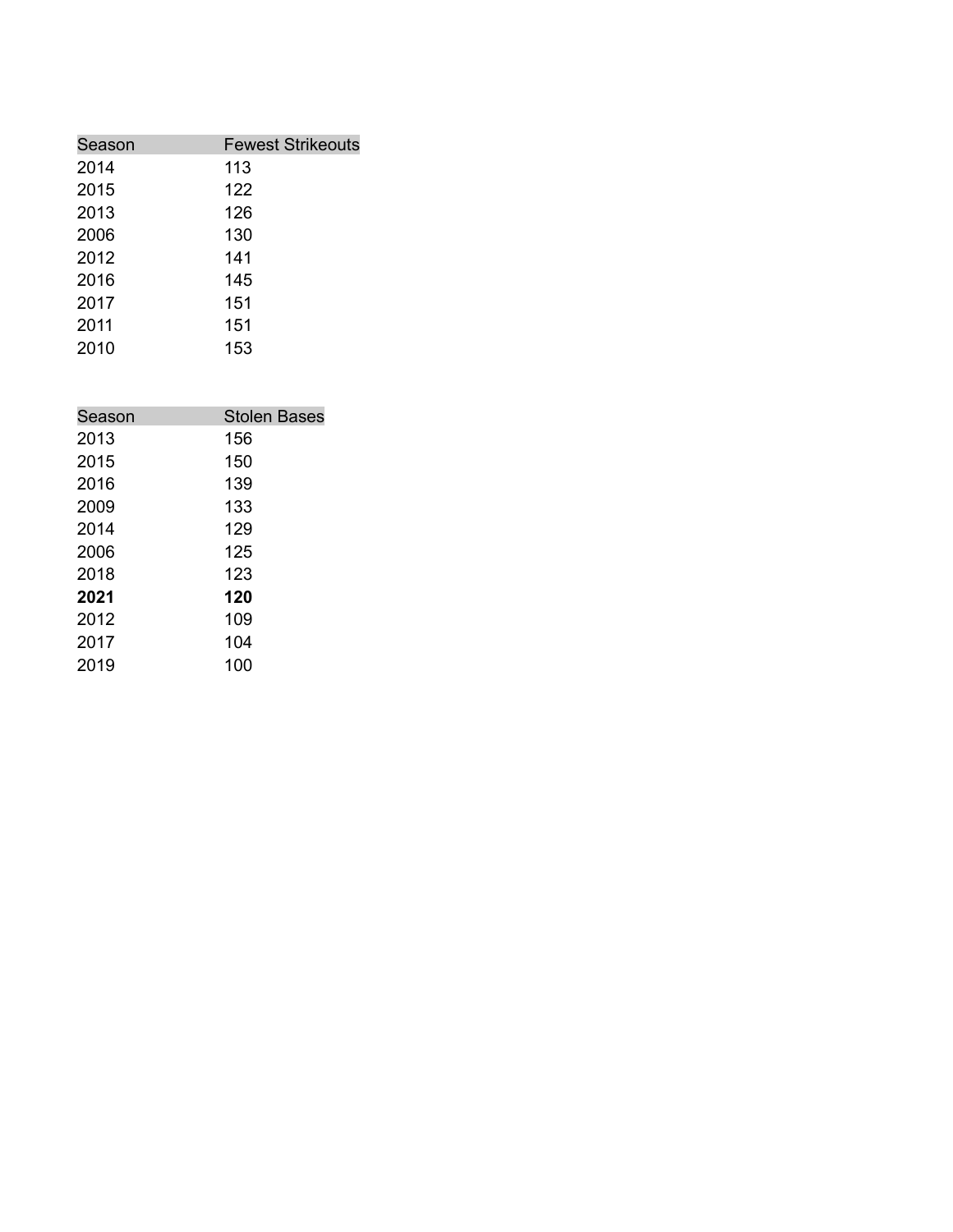# **Team Pitching Statistics**

| Season | <b>ERA</b> | Season | <b>Strikeouts</b> |
|--------|------------|--------|-------------------|
| 2015   | 1.90       | 2019   | 274               |
| 2018   | 2.05       | 2018   | 266               |
| 2019   | 2.35       | 2021   | 249               |
| 2013   | 2.98       | 2009   | 230               |
| 2016   | 3.22       | 2015   | 205               |
| 2017   | 3.57       | 2017   | 190               |
| 2014   | 3.64       | 2012   | 187               |
| 2009   | 3.65       | 2013   | 185               |
| 2005   | 3.71       | 2014   | 180               |
| 2007   | 3.71       |        |                   |

220

| Season | <b>Runs Allowed</b> | Season | <b>Fewest BB's</b> |
|--------|---------------------|--------|--------------------|
| 2015   | 92                  | 2015   | 90                 |
| 2018   | 111                 | 2013   | 93                 |
| 2013   | 124                 | 2012   | 109                |
| 2012   | 141                 | 2018   | 111                |
| 2019   | 149                 | 2011   | 118                |
| 2009   | 152                 | 2017   | 121                |
| 2018   | 156                 | 2014   | 121                |
| 2006   | 158                 | 2021   | 218                |
| 2005   | 160                 |        |                    |
| 2004   | 160                 |        |                    |
| 2007   | 166                 |        |                    |
| 2017   | 167                 |        |                    |